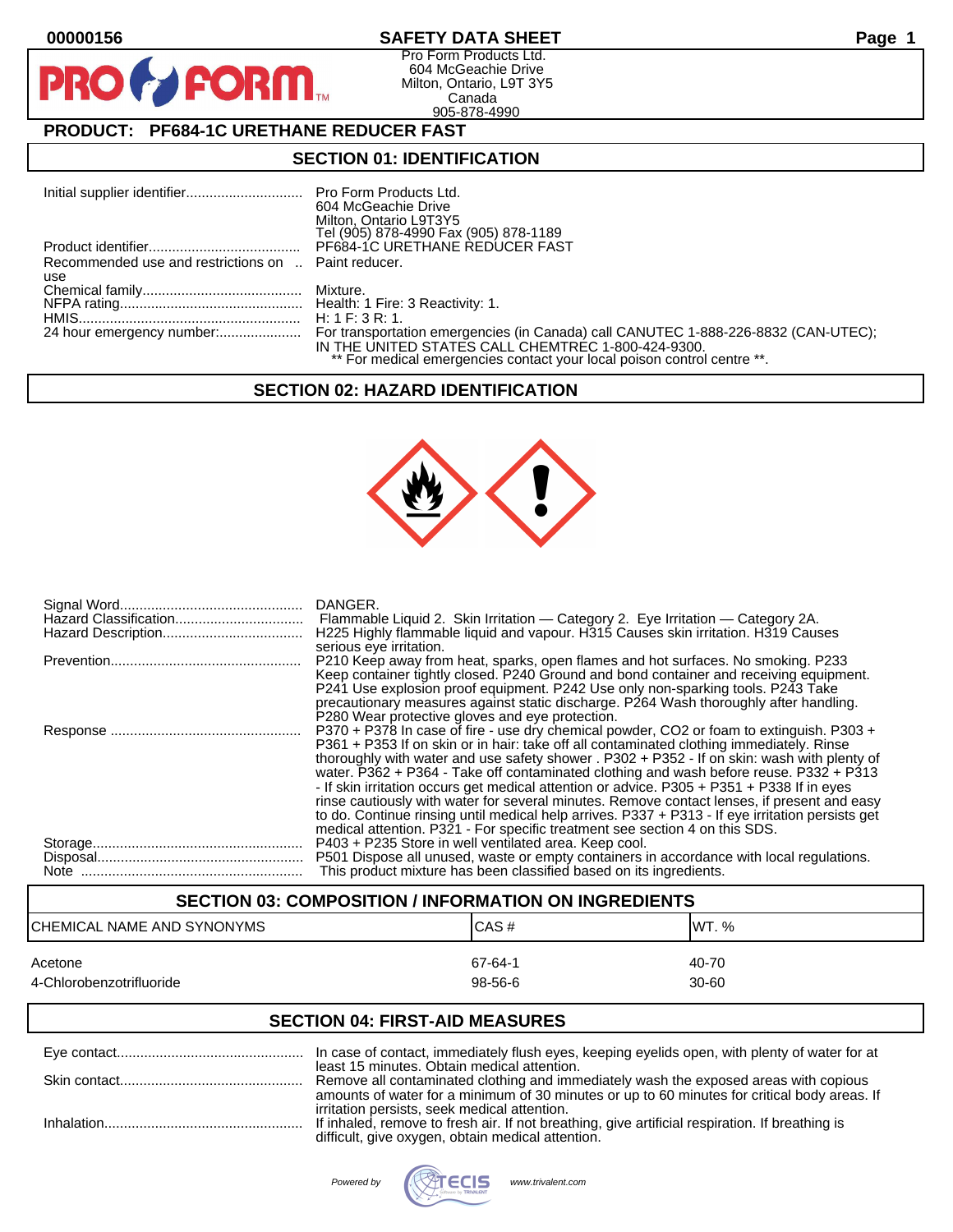**00000156 SAFETY DATA SHEET Page 2**

## **PRODUCT: PF684-1C URETHANE REDUCER FAST**

#### **SECTION 04: FIRST-AID MEASURES**

|                          | spontaneous vomiting occurs have victim lean forward with head down to prevent                                                                                                                                               |
|--------------------------|------------------------------------------------------------------------------------------------------------------------------------------------------------------------------------------------------------------------------|
| whether acute or delayed | aspiration of fluid into the lungs. Never give anything by mouth to an unconscious person.<br>Most important symptoms and effects,  Harmful if swallowed, in contact with skin or if inhaled. Causes skin and eye irritation |
|                          | Treat victims symptomatically. In the event of an incident involving this product ensure that<br>medical authorities are provided a copy of this safety data sheet.                                                          |

### **SECTION 05: FIRE-FIGHTING MEASURES**

| Suitable and unsuitable extinguishing<br>media<br>Specific hazards arising from the<br>hazardous product, such as the nature of<br>any hazardous combustion products | "Alcohol" foam, CO2, dry chemical. In cases of larger fires, water spray should be used.<br>Do not use water in a jet.<br>Oxides of carbon (CO, CO2). Hydrogen fluoride. Hydrogen chloride. Other potentially toxic<br>fumes.                                                                                                                                                                                                                                                                                                                                       |
|----------------------------------------------------------------------------------------------------------------------------------------------------------------------|---------------------------------------------------------------------------------------------------------------------------------------------------------------------------------------------------------------------------------------------------------------------------------------------------------------------------------------------------------------------------------------------------------------------------------------------------------------------------------------------------------------------------------------------------------------------|
| Special protective equipment and<br>precautions for fire-fighters                                                                                                    | Firefighter should be equipped with self-contained breathing apparatus and full protective<br>clothing to protect against potentially toxic and irritating fumes. Solvent vapours may be<br>heavier than air and may build up and travel along the ground to an ignition source, which<br>may result in a flash back to the source of the vapours. Cool fire-exposed containers with<br>cold water spray. Heat will cause pressure buildup and may cause explosive rupture. Keep<br>run-off water from entering sewers and other waterways. Dike for water control. |
| Unusual fire / explosion hazards                                                                                                                                     | Sensitive to static discharge.                                                                                                                                                                                                                                                                                                                                                                                                                                                                                                                                      |

### **SECTION 06: ACCIDENTAL RELEASE MEASURES**

| Leak/spill | Ventilate. Eliminate all sources of ignition. Contain the spill. Avoid all personal contact.<br>Evacuate all non-essential personnel. Prevent runoff into drains, sewers, and other<br>waterways. Absorb with earth, sand, or another dry inert material. Shovel or pump to drum<br>or salvage tank. Spilled material and water rinses are classified as chemical waste, and<br>must be disposed of in accordance with current local, provincial, state, and federal<br>regulations. |
|------------|--------------------------------------------------------------------------------------------------------------------------------------------------------------------------------------------------------------------------------------------------------------------------------------------------------------------------------------------------------------------------------------------------------------------------------------------------------------------------------------|
|------------|--------------------------------------------------------------------------------------------------------------------------------------------------------------------------------------------------------------------------------------------------------------------------------------------------------------------------------------------------------------------------------------------------------------------------------------------------------------------------------------|

### **SECTION 07: HANDLING AND STORAGE**

Precautions for safe handling.................... Keep away from heat, sparks, and open flame. Always adopt precautionary measures against build-up of static which may arise from appliances, handling and the containers in which product is packed. Ensure that equipment is properly bonded and grounded during filling and transferring as product may become electrostatically charged. Avoid all skin contact and ventilate adequately, otherwise wear an appropriate breathing apparatus. Avoid breathing vapours or mist. Handle and open container with care. Employees should wash hands and face before eating or drinking. Conditions for safe storage, including any Keep away from heat, sparks, and open flames. Keep container closed when not in use. incompatibilities Store away from oxidizing and reducing materials. Store away from sunlight.

## **SECTION 08: EXPOSURE CONTROLS / PERSONAL PROTECTION**

| <b>INGREDIENTS</b>                                                | TWA             | <b>ACGIH TLV</b><br>STEL                                                                                                                                                                                                                                                                                                                                                                                                                                                                                                                                                                                                                                                                                                                                                                                                                                                                                                                                                                                                  | <b>IPEL</b>     | <b>OSHA PEL</b><br>STEL | <b>NIOSH</b><br>IREL |
|-------------------------------------------------------------------|-----------------|---------------------------------------------------------------------------------------------------------------------------------------------------------------------------------------------------------------------------------------------------------------------------------------------------------------------------------------------------------------------------------------------------------------------------------------------------------------------------------------------------------------------------------------------------------------------------------------------------------------------------------------------------------------------------------------------------------------------------------------------------------------------------------------------------------------------------------------------------------------------------------------------------------------------------------------------------------------------------------------------------------------------------|-----------------|-------------------------|----------------------|
| Acetone                                                           | 250 ppm TLV     | 500 ppm                                                                                                                                                                                                                                                                                                                                                                                                                                                                                                                                                                                                                                                                                                                                                                                                                                                                                                                                                                                                                   | 1,000 ppm       | Not established         | $250$ ppm            |
|                                                                   |                 | CA ON: 500ppm (TWA); 750ppm (STEL)                                                                                                                                                                                                                                                                                                                                                                                                                                                                                                                                                                                                                                                                                                                                                                                                                                                                                                                                                                                        |                 |                         |                      |
| 4-Chlorobenzotrifluoride                                          | Not established | Not established                                                                                                                                                                                                                                                                                                                                                                                                                                                                                                                                                                                                                                                                                                                                                                                                                                                                                                                                                                                                           | Not established | Not established         | Not established      |
| Personal Protective Equipment<br>Appropriate engineering controls |                 | Local exhaust ventilation is recommended. Wear an appropriate, properly fitted respirator<br>when contaminant levels exceed the recommended exposure limits.<br>Chemical safety goggles and full faceshield if a splash hazard exists.<br>Chemical resistant gloves. Nitrile rubber. PVA.<br>Wear adequate protective clothes.<br>Safety boots per local regulations.<br>Emergency showers and eye wash stations should be available.<br>Provide natural or mechanical ventilation to control exposure levels below airborne<br>exposure limits. Local mechanical exhaust ventilation should be used at sources of air<br>contamination, such as open process equipment, or during purging operations, to capture<br>gases and fumes that may be emitted. Standard reference sources regarding industrial<br>ventilation (ie. ACGIH industrial ventilation) should be consulted for quidance about<br>adequate ventilation. Ventilation system must be designed vapor and explosion proof for<br>handling solvent vapors. |                 |                         |                      |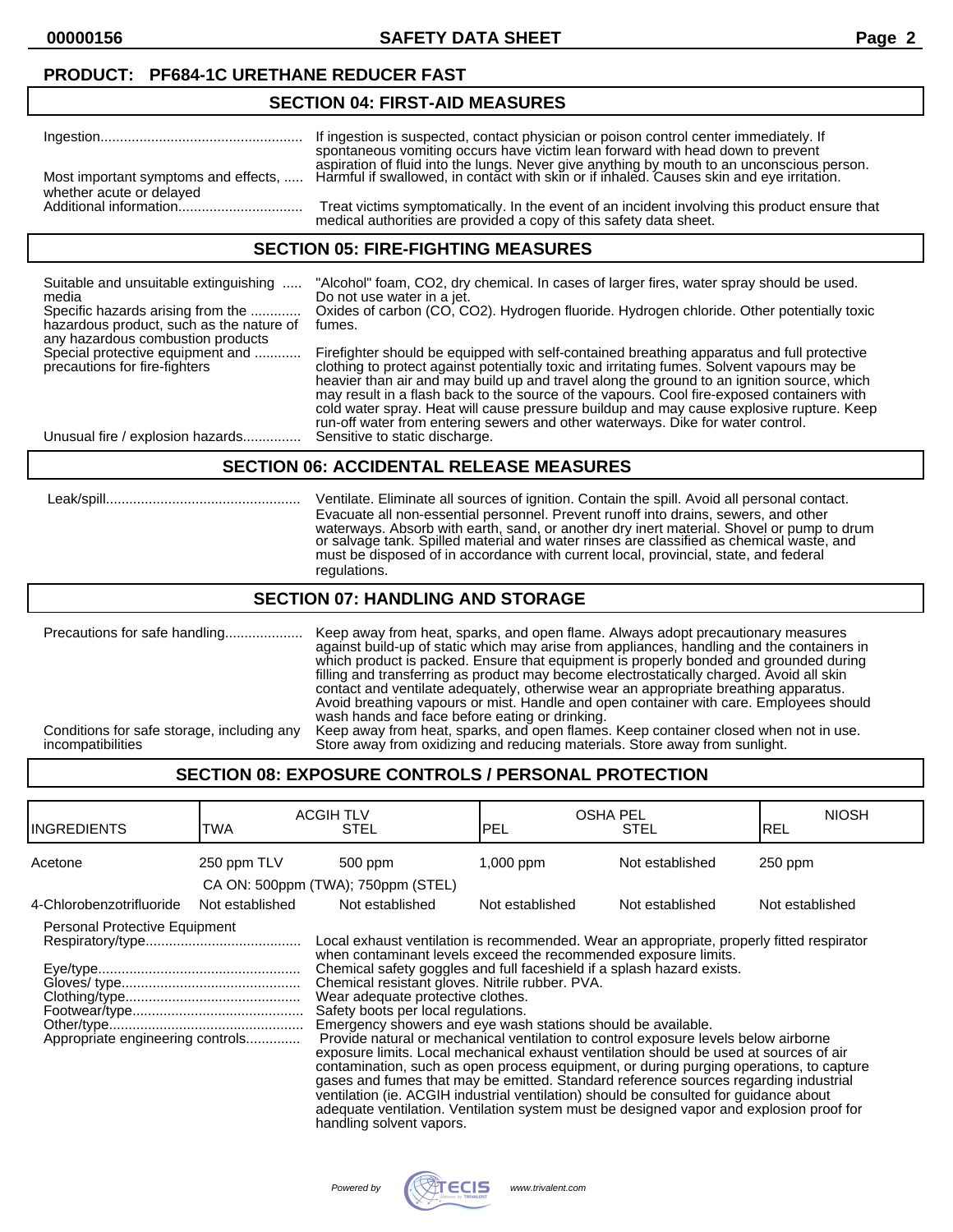# **PRODUCT: PF684-1C URETHANE REDUCER FAST**

# **SECTION 09: PHYSICAL AND CHEMICAL PROPERTIES**

| Vapour pressure (mm Hg)<br>> 2.<br>Melting / Freezing point (deg C)<br>Initial boiling point / boiling range (deg C).<br>Flash point (deg C), method<br>Auto ignition temperature (deg C)<br>Upper flammable limit (% vol)<br>Lower flammable limit (% vol)<br>0.9.<br>Partition coefficient - n-octanol/water<br>100. | Liquid.<br>Clear, colourless.<br>Fruity characteristic.<br>Not ávailable.<br>$<$ 181 mmHq.<br>Not applicable.<br>7.7 lb/usg - 0.92 g/mL.<br>$<$ -33 °C.<br>Partially in water.<br>$56^{\circ}$ C.<br>Not available.<br>-18°C. (estimate; lowest flash point ingredient).<br>No data.<br>12.6.<br>Not available.<br>$0.0$ g/L - $0.0$ lb/usg.<br>13.2". Zahn #2. |
|------------------------------------------------------------------------------------------------------------------------------------------------------------------------------------------------------------------------------------------------------------------------------------------------------------------------|-----------------------------------------------------------------------------------------------------------------------------------------------------------------------------------------------------------------------------------------------------------------------------------------------------------------------------------------------------------------|
|------------------------------------------------------------------------------------------------------------------------------------------------------------------------------------------------------------------------------------------------------------------------------------------------------------------------|-----------------------------------------------------------------------------------------------------------------------------------------------------------------------------------------------------------------------------------------------------------------------------------------------------------------------------------------------------------------|

# **SECTION 10: STABILITY AND REACTIVITY**

| Possibility of hazardous reactions<br>Conditions to avoid, including static<br>discharge, shock or vibration<br>Hazardous decomposition products |  |
|--------------------------------------------------------------------------------------------------------------------------------------------------|--|

Stable at normal temperatures and pressures. Avoid heat, sparks and flames. Explosive reactions can occur in the presence of strong oxidizing agents. Hazardous polymerization will not occur. Keep away from heat. Incompatible with strong oxidizers.

By fire:. Oxides of carbon (CO,CO2). Hydrogen chloride. Hydrogen fluoride. Dense black smoke.

## **SECTION 11: TOXICOLOGICAL INFORMATION**

| INGREDIENTS              | <b>LC50</b>                                                                                                                                                                                                                                                                                                                                                                                                                                                                                                                                                                                                                                                                                                          | LD50                                                       |  |
|--------------------------|----------------------------------------------------------------------------------------------------------------------------------------------------------------------------------------------------------------------------------------------------------------------------------------------------------------------------------------------------------------------------------------------------------------------------------------------------------------------------------------------------------------------------------------------------------------------------------------------------------------------------------------------------------------------------------------------------------------------|------------------------------------------------------------|--|
| Acetone                  | 50,100 mg/m3 8 hours, rat                                                                                                                                                                                                                                                                                                                                                                                                                                                                                                                                                                                                                                                                                            | 5,800 mg/kg (rat oral)                                     |  |
| 4-Chlorobenzotrifluoride | 4479 ppm                                                                                                                                                                                                                                                                                                                                                                                                                                                                                                                                                                                                                                                                                                             | $>6,800$ mg/kg (rat oral);<br>>2,700 mg/kg (rabbit dermal) |  |
|                          | Eye contact. Skin contact. Inhalation.<br>Breathing high concentrations of vapour may cause anesthetic effects and serious health<br>effects. Prolonged or repeated skin contact may cause drying or cracking of skin.<br>Intentional misuse by deliberately concentrating and inhaling this product may be harmful                                                                                                                                                                                                                                                                                                                                                                                                  |                                                            |  |
|                          | or fatal.<br>Causes skin irritation. Can cause moderate irritation, defatting and dermatitis.<br>May be harmful if absorbed through the skin.<br>Can cause redness, irritation, tissue destruction.<br>Excessive inhalation of vapours can cause respiratory irritation, dizziness, headache,<br>vomiting and unconsciousness.<br>Chronic exposure to organic solvent vapors have been associated with various neurotoxic<br>effects including permanent brain and/or nervous system damage, kidney, liver, blood<br>damage and reproductive effects among women. Symptoms may include nausea,<br>vomiting, abdominal pain, headache, impaired memory, loss of coordination, insomnia and<br>breathing difficulties. |                                                            |  |
|                          |                                                                                                                                                                                                                                                                                                                                                                                                                                                                                                                                                                                                                                                                                                                      |                                                            |  |
|                          | May be harmful or fatal if swallowed. Aspiration of material into lungs can cause chemical<br>pneumonitis which can be fatal.<br>None known.<br>None known.                                                                                                                                                                                                                                                                                                                                                                                                                                                                                                                                                          |                                                            |  |

## **SECTION 12: ECOLOGICAL INFORMATION**

Persistence and degradability................... Not available.

Environmental........................................... Do not allow to enter waters, waste water or soil.